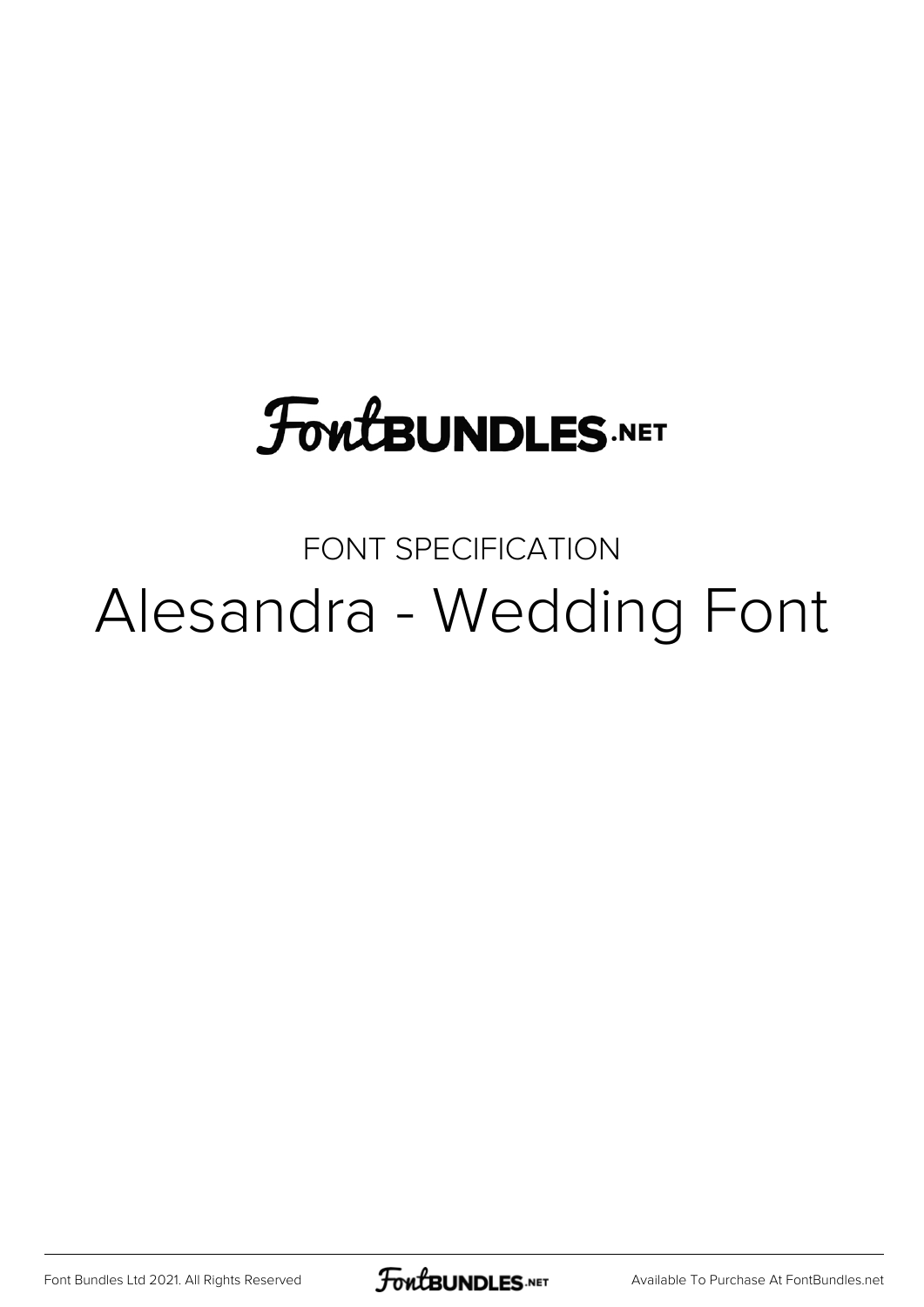## Alesandra - Regular

**Uppercase Characters** 

 ${\mathcal{A}}\,{\mathcal{B}}\,{\mathcal{C}}{\mathcal{D}}\,{\mathcal{E}}\,{\mathcal{F}}\!{\mathcal{G}}\,{\mathcal{H}} J{\mathcal{J}}{\mathcal{K}}{\mathcal{L}}\,I\!\!\!\!I\!\!\!I\,{\mathcal{H}}{\mathcal{D}}\,{\mathcal{D}}{\mathcal{E}}{\mathcal{K}}{\mathcal{S}}$ TUVUXYZ

Lowercase Characters

abcdefghijklmnopqrstuvwxyz

**Numbers** 

0123456789

Punctuation and Symbols



All Other Glyphs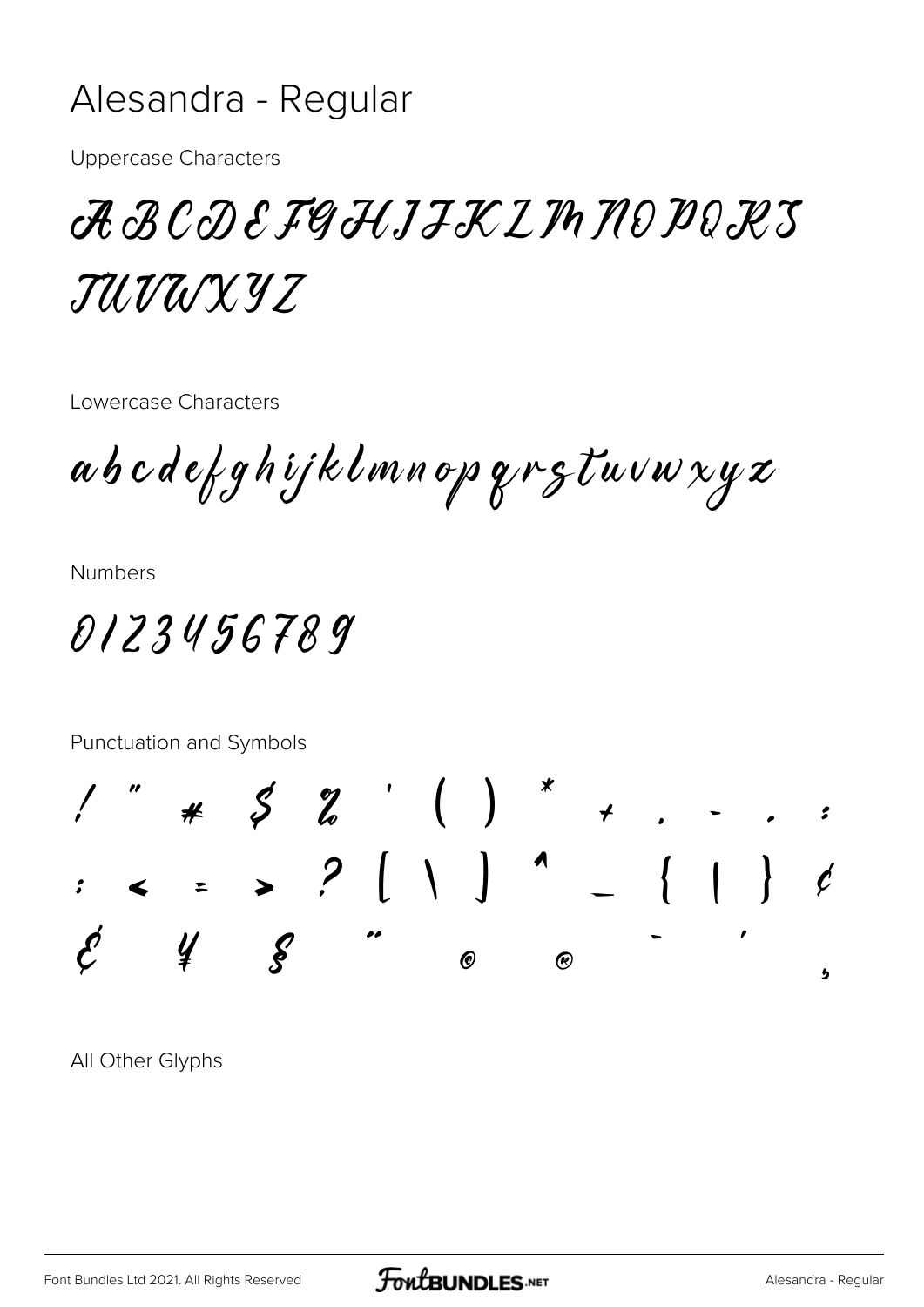|  |  |  | A A A A A A A C                                                                                                                                                                                                     |  |
|--|--|--|---------------------------------------------------------------------------------------------------------------------------------------------------------------------------------------------------------------------|--|
|  |  |  | $\acute{\mathcal{E}}$ $\acute{\mathcal{E}}$ $\acute{\mathcal{I}}$ $\acute{J}$ $\acute{J}$ $\ddot{\mathcal{J}}$ $\ddot{\mathcal{J}}$ $\ddot{\mathcal{J}}$                                                            |  |
|  |  |  | $\begin{array}{ccccc} \acute{\mathrm{c}} & \hat{\mathrm{c}} & \hat{\mathrm{c}} & \hat{\mathrm{c}} & \times & \mathcal{O} & \dot{\mathrm{c}} & \dot{\mathrm{c}} & \dot{\mathrm{c}} & \dot{\mathrm{c}} \ \end{array}$ |  |
|  |  |  | Ü Ý B à á â ã ã å                                                                                                                                                                                                   |  |
|  |  |  | æç è é ê ë i i î                                                                                                                                                                                                    |  |
|  |  |  | $\ddot{\theta}$ $\ddot{\theta}$ $\dot{\theta}$ $\ddot{\theta}$ $\ddot{\theta}$ $\ddot{\theta}$ $\dot{\theta}$ $\ddot{\theta}$                                                                                       |  |
|  |  |  | ú û ü ý ÿ Ā ā Ā å                                                                                                                                                                                                   |  |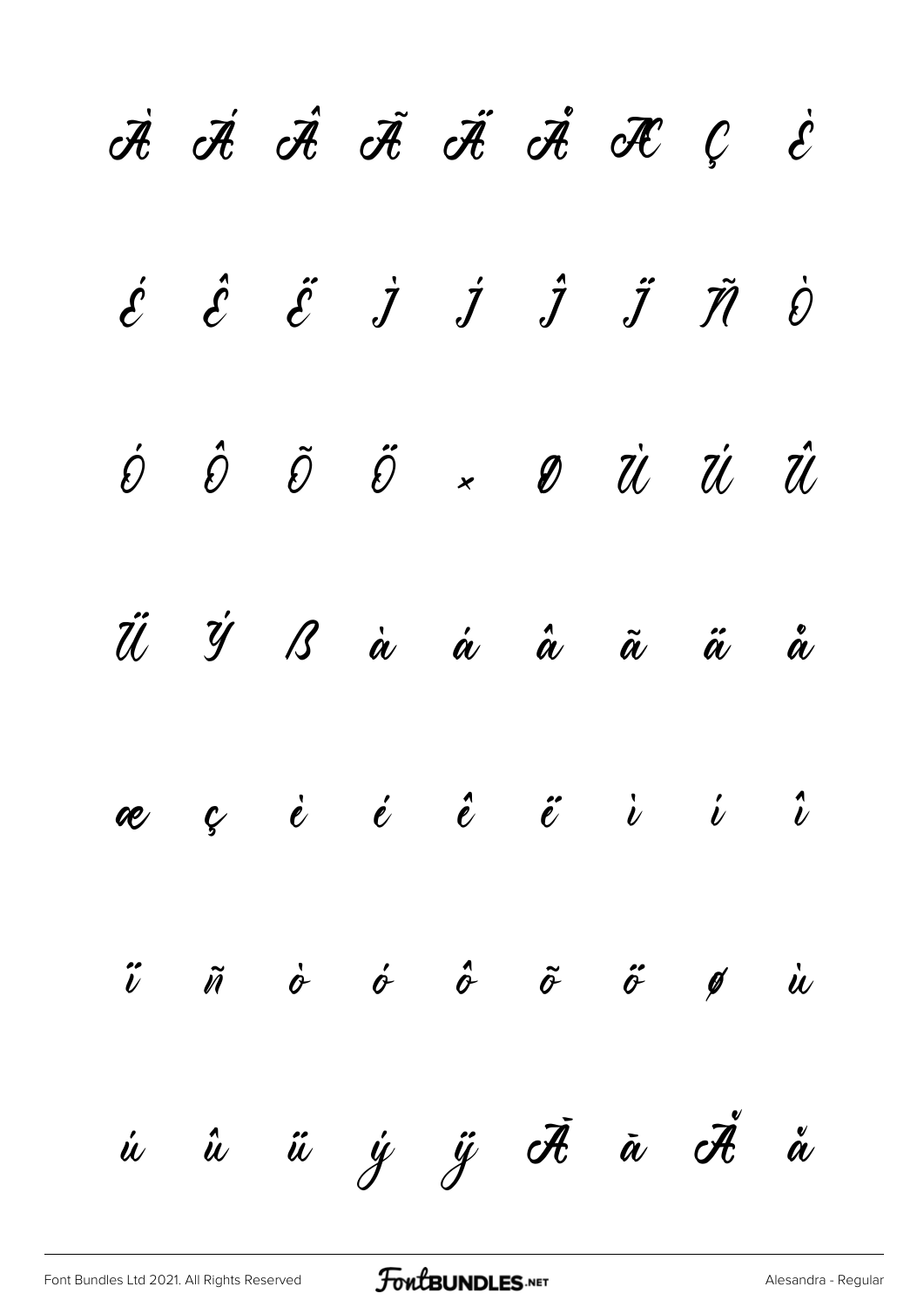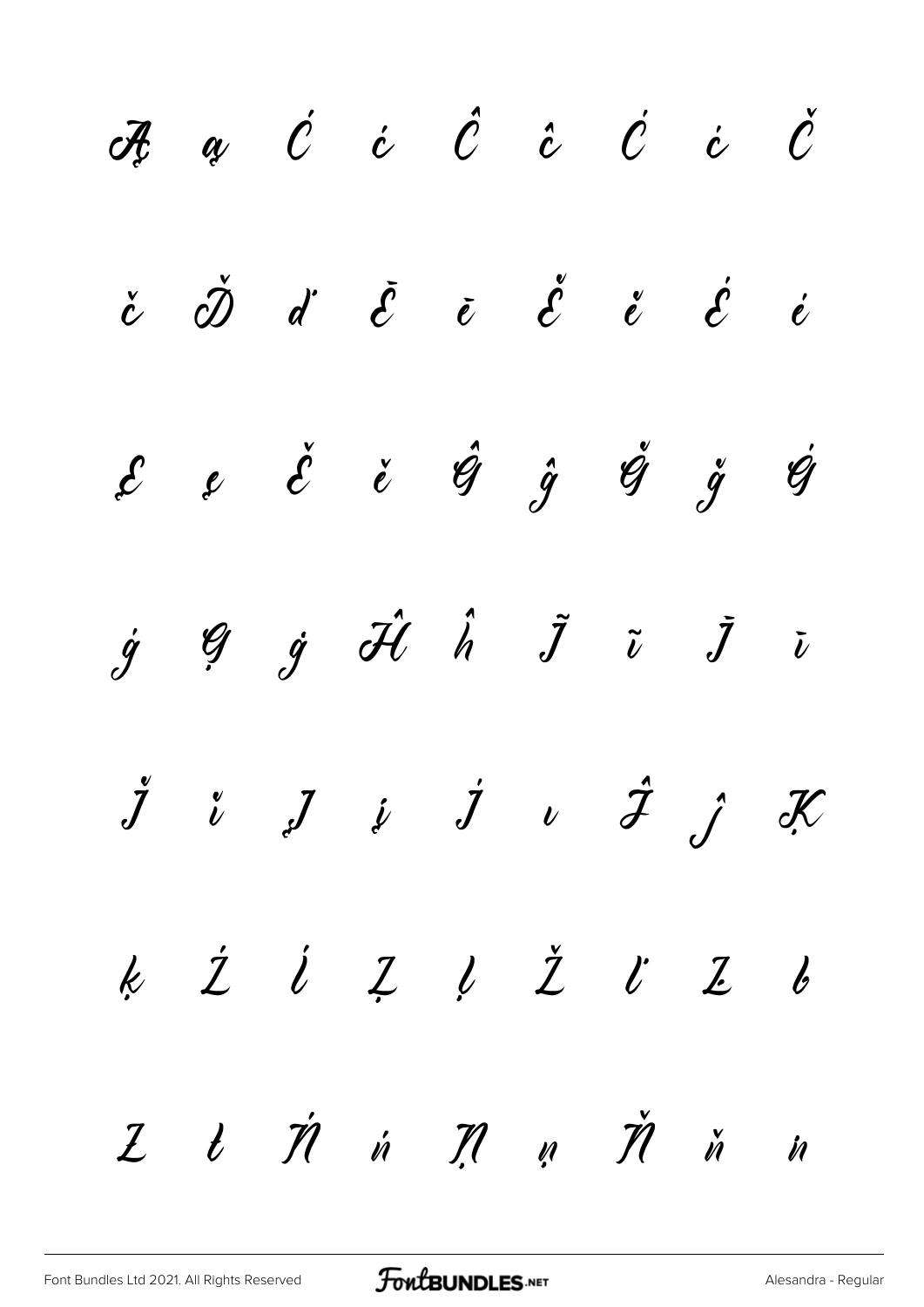$\check{\mathscr{O}}$   $\check{\mathscr{O}}$   $\check{\mathscr{O}}$   $\check{\mathscr{O}}$   $\check{\mathscr{O}}$   $\check{\mathscr{O}}$   $\check{\mathscr{O}}$   $\mathscr{C}$   $\mathscr{O}$   $\check{\mathscr{H}}$  $\acute{\r{r}}$   $\ddot{\mathcal{R}}$   $\acute{\r{r}}$   $\dot{\mathcal{S}}$   $\acute{\r{r}}$   $\dot{\mathcal{S}}$   $\dot{\mathcal{S}}$   $\dot{\mathcal{S}}$  $\begin{array}{ccccc} \mathfrak{Z} & \mathfrak{z} & \mathfrak{z} & \mathfrak{z} & \mathfrak{z} & \mathfrak{z} & \mathfrak{z} & \mathfrak{z} & \mathfrak{z} & \mathfrak{z} & \mathfrak{z} & \mathfrak{z} & \mathfrak{z} & \mathfrak{z} & \mathfrak{z} & \mathfrak{z} & \mathfrak{z} & \mathfrak{z} & \mathfrak{z} & \mathfrak{z} & \mathfrak{z} & \mathfrak{z} & \mathfrak{z} & \mathfrak{z} & \mathfrak{z} & \mathfrak{z} & \mathfrak$ ũ Ū ū Ŭ ŭ Ů ů Ű ű  $\vec{y}$   $\vec{y}$   $\vec{y}$   $\vec{y}$   $\vec{y}$   $\vec{z}$   $\vec{z}$  $\dot{Z}$   $\dot{z}$   $\dot{Z}$   $\dot{\sigma}$   $\dot{\sigma}$   $\dot{\sigma}$   $\dot{\sigma}$   $\ddot{\sigma}$   $\ddot{\sigma}$  $\mathcal{S}$  $\overline{a}$   $\overline{a}$   $\overline{a}$   $\overline{a}$   $\overline{a}$   $\overline{a}$   $\overline{a}$   $\overline{a}$   $\overline{a}$   $\overline{a}$   $\overline{a}$   $\overline{a}$   $\overline{a}$   $\overline{a}$   $\overline{a}$   $\overline{a}$   $\overline{a}$   $\overline{a}$   $\overline{a}$   $\overline{a}$   $\overline{a}$   $\overline{a}$   $\overline{a}$   $\overline{a}$   $\overline{$  $\frac{1}{c}$   $\frac{1}{c}$